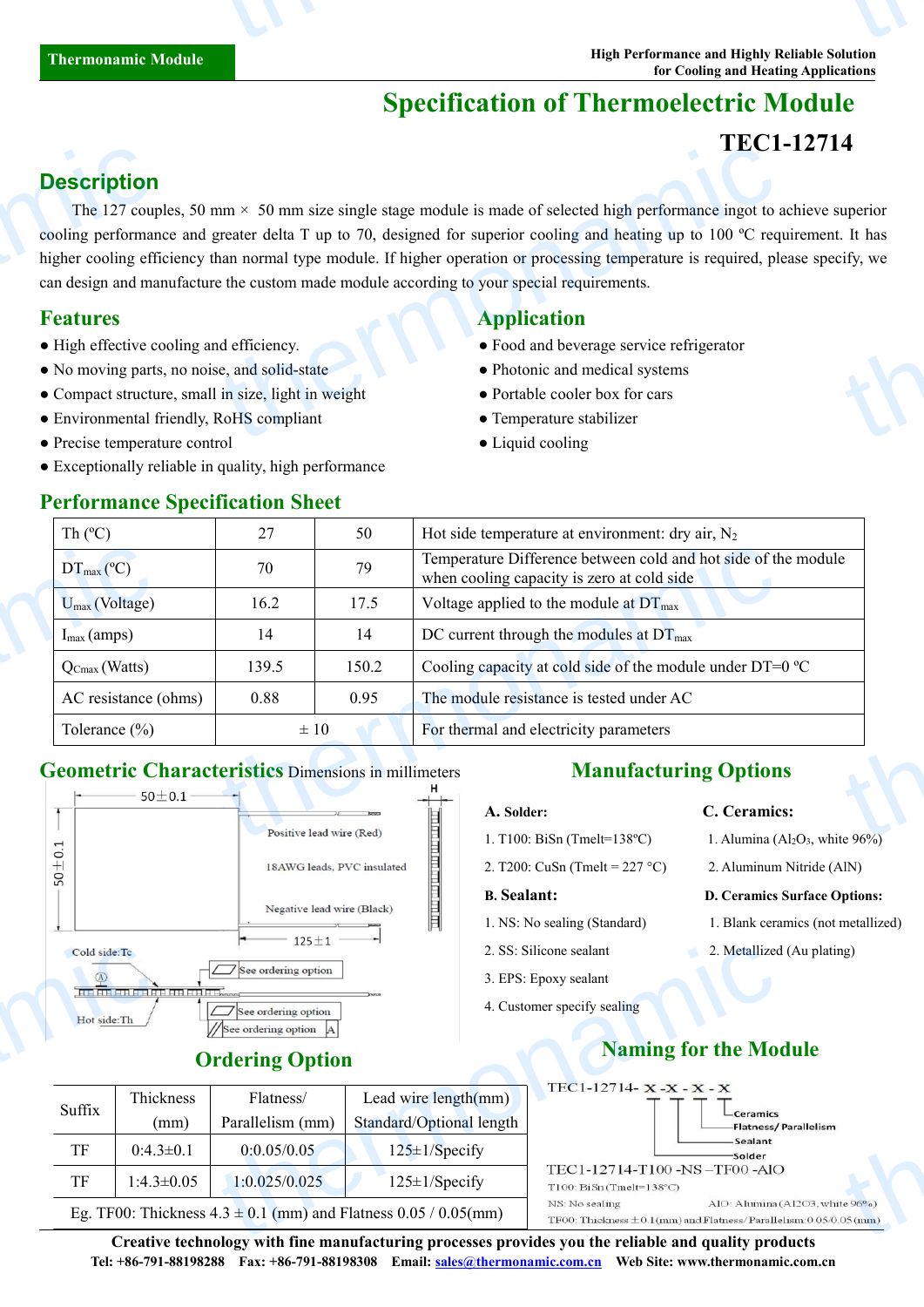# **Specification of Thermoelectric Module**

## **TEC1-12714**



**Creative technology with fine manufacturing processes provides you the reliable and quality products Tel: +86-791-88198288 Fax: +86-791-88198308 Email: sales@thermonamic.com.cn Web Site: www.thermonamic.com.cn**